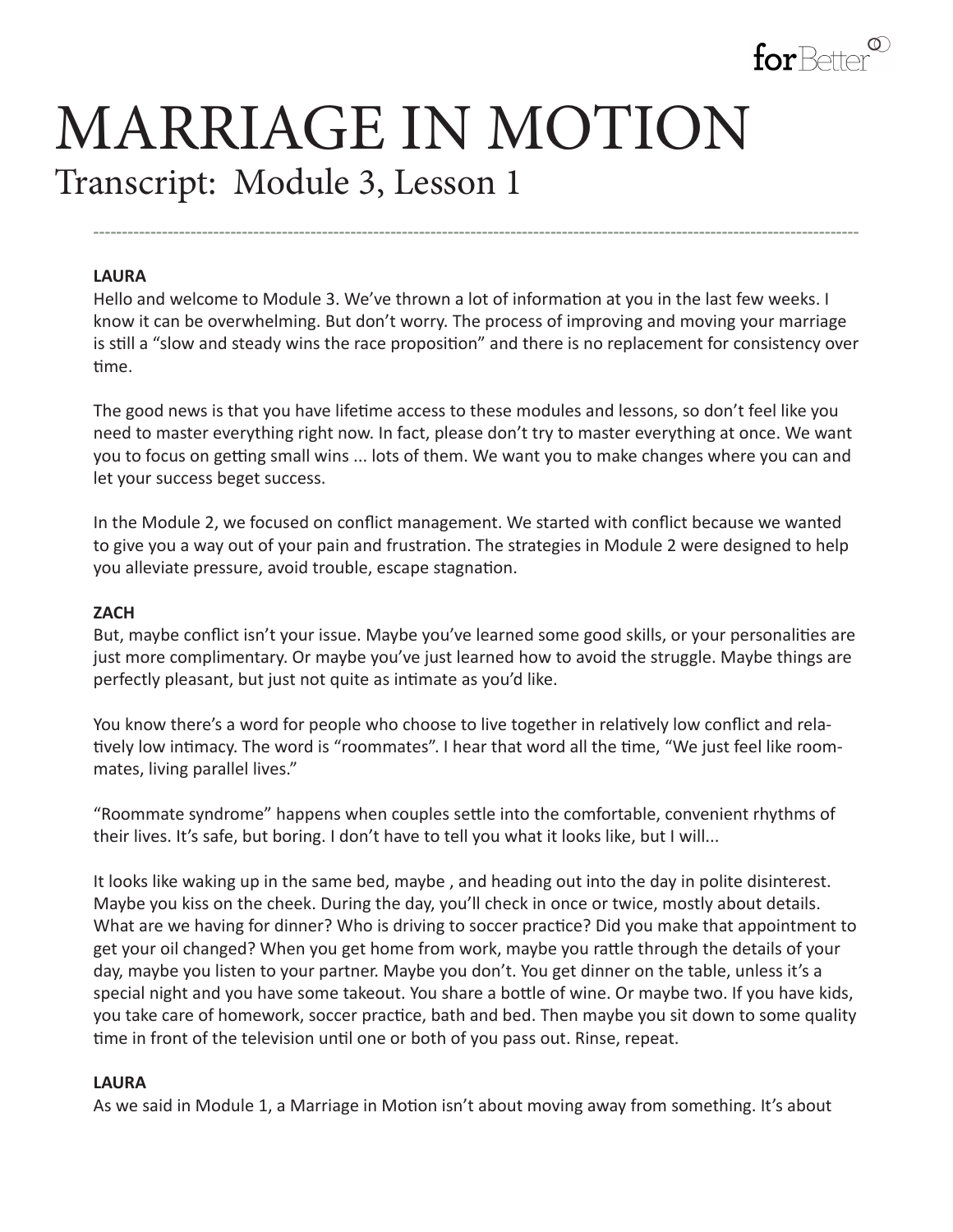moving toward something. Module 2 is all about a movement toward intimacy.,.but remember, we're talking about holistic intimacy. The kind that touches your mind, your heart, your body, and your soul. Doesn't that sound amazing. There's NO REASON that you need to settle for being roommates. You deserve so much more.

Let me say one more thing...THIS is the most important Module. It's the one that requires you to be most Vulnerable. Most Hopeful. Most Intentional.

Chew on those three words for a minute: Vulnerable. Hopeful. Intentional. Those are big words, loaded with meaning, but today we're going to look specifically at how to make them smaller.

## **ZACH**

This lesson is about how you don't have to make big changes to create big change.

# **YOU'LL LEARN:**

- 1. The power of a "small wins" approach to marriage.
- 2. How to reframe "the game".
- 3. How to achieve small "intellectual" wins.
- 4. How to achieve small "emotional" wins.
- 5. How to truly cherish your partner and your marriage.
- 6. To become clear about your "next step".

For the record, just in case you missed it, the focus of this video is: *Small wins create big change over time.*

## **LAURA**

There is a ton of evidence of the power of a small wins approach to life. I just read Charles Duhigg's book groundbreaking book The Power of Habit . He says, "A large body of research has shown that small wins have a lot of power and great influence. Small wins convince people that larger accomplishments are achievable."

This is true all over the landscape of our lives. It's true in finance, if you just consider the power of compound interest. It's true in sports. Consider batting average in Major League Baseball. The difference between an average hitter and the true greats is just 18 hits a season. Over a 162 game season, that's just one extra hit every 17 games. That's the difference between being a really good hitter and being one of the greatest of all time. 18 hits.

It's true in relationships. Have you ever seen that movie "What about Bob"? It's an oldie but goodie with Bill Murray. Anyway, the theme of that whole movie is "baby steps" as a pathway to health. Marriage is no exception. In fact, one of the Gottman's main mottos is "small things often".

- If your marriage is STRUGGLING - small wins can help you turn the corner

- If your marriage is STUCK small wins can get you moving forward
- If your marriage is STABLE small wins can take you to new heights

You may not be able to imagine a transformed marriage 5 or 10 or 20 years from now. You may only have the energy to imagine today - then tomorrow - then the next day.

But I want you to do that. If you want to see transformation, you have to start with change. Even just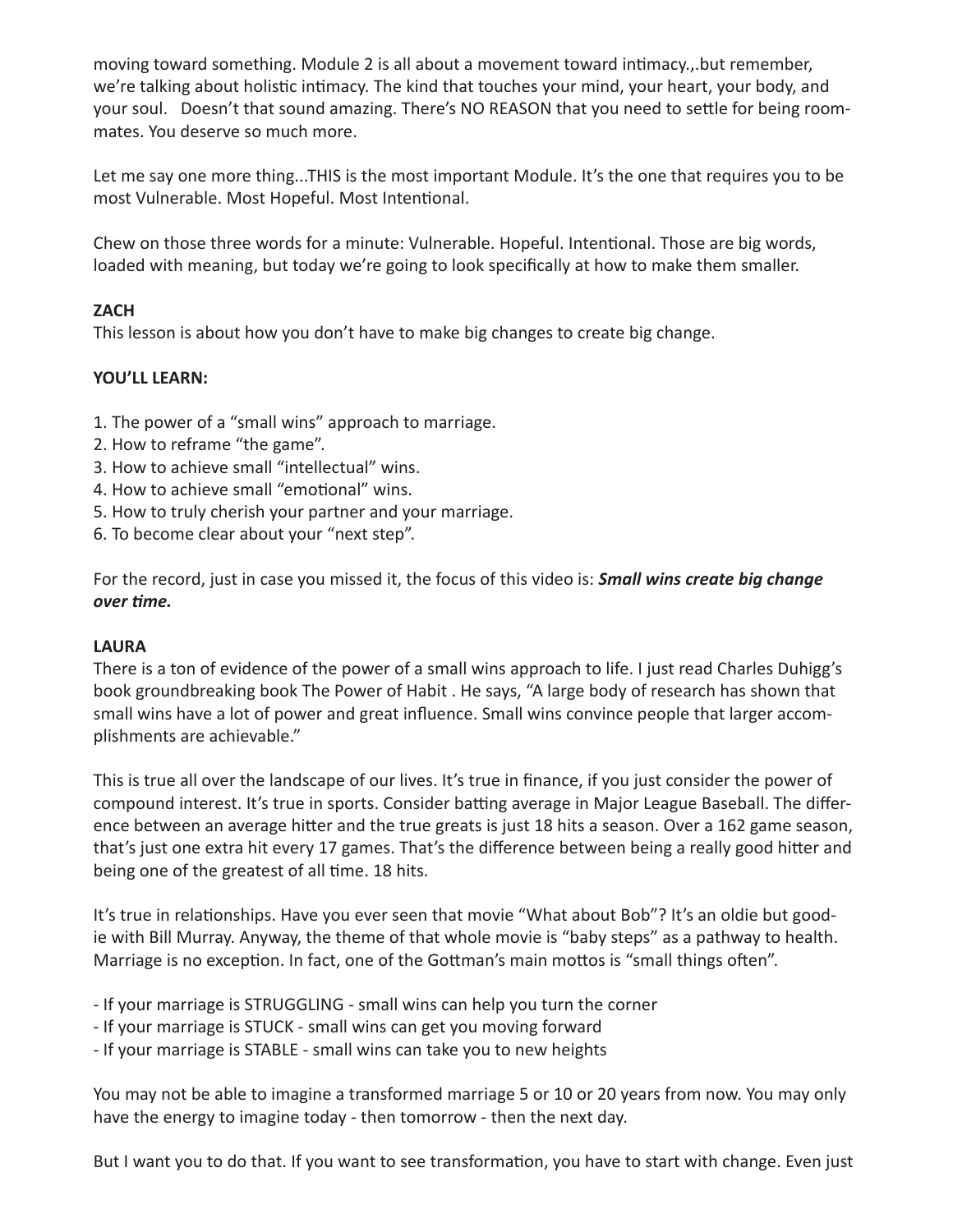one change, today. We'll ask you to try it for just one week and see what happens. "Small wins" can create new patterns of hope, momentum, confidence, and contentment in the midst of this game called marriage. You might start by re-examining the rules.

## **ZACH**

I am a huge "game" guy. This is another way of saying I'm pretty competitive. I once had a friend tell me, "I feel like you're constantly trying to win a game that I don't even know I'm playing." At first I thought that was cool, then I realized I was being super annoying.

But I realized then that he was right. I was playing all the time. Everything was a game. Including my marriage. This, was also super annoying, especially for Rebecca.

Here's the thing about games...they're meant to be played. Karse says, "if you have to play, you can't play." Couples who are thriving have an ability to play. They frolic and laugh. They forget about winning and losing. They just have fun.

# **LAURA**

Remember we posed five avenues for intimacy. Let's focus today on the first two, intellectual and emotional. One problem with the word intellectual, is that people confuse it with intelligence. When I introduce this to clients, I often hear "Oh he's way smarter than me....or he thinks he is." But intellectual intimacy isn't about who's smarter. It's about connecting at the level of thoughtful exploration. In order to achieve intellectual wins, you need to prioritize exploration. Not of knowledge, but of knowing .

So, how about this for a "new rule" to "prolong the game": Be curious on purpose. You do that by asking (and answering) questions.

In this lesson's activity sheet, we've listed a handful of questions that can get you started, but here are two ideas just to get your imagination rolling...

- Get in the habit of saying, "What do you think?" This is a really powerful question, especially if you're giving your partner things to think about. Forward an article, have an opinion about your summer vacation, worry - out loud -about a problem you're trying to solve at work.

- The noun game. It's the easiest game there ever was. Pick a noun. Maybe..."bench" or "giraffe" or "Paris". Tell a story about that thing. Just share information with one another. Again, this isn't about knowledge , this is about knowing.

These small intellectual wins, will help you chase larger emotional wins. Let's talk a bit about those.

## **ZACH**

 If intellect is located in the brain, then emotion is located in the heart. Some might argue that it's located in the body. In any case, there's a journey from "thinking" to "feeling" that requires vulnerability, hope, and intention, and one key skill: Asking for what you need, on purpose, with the belief and expectation that you'll get a reasonable response.

Remember, we want to stay in the realm of desire rather than demand. So... How you ask for what you need is important as that you ask for what you need.

Believe it or not: Learning to ask for what you need is gift to your partner. It's like giving them the answers to the test. A great way to achieve emotional wins.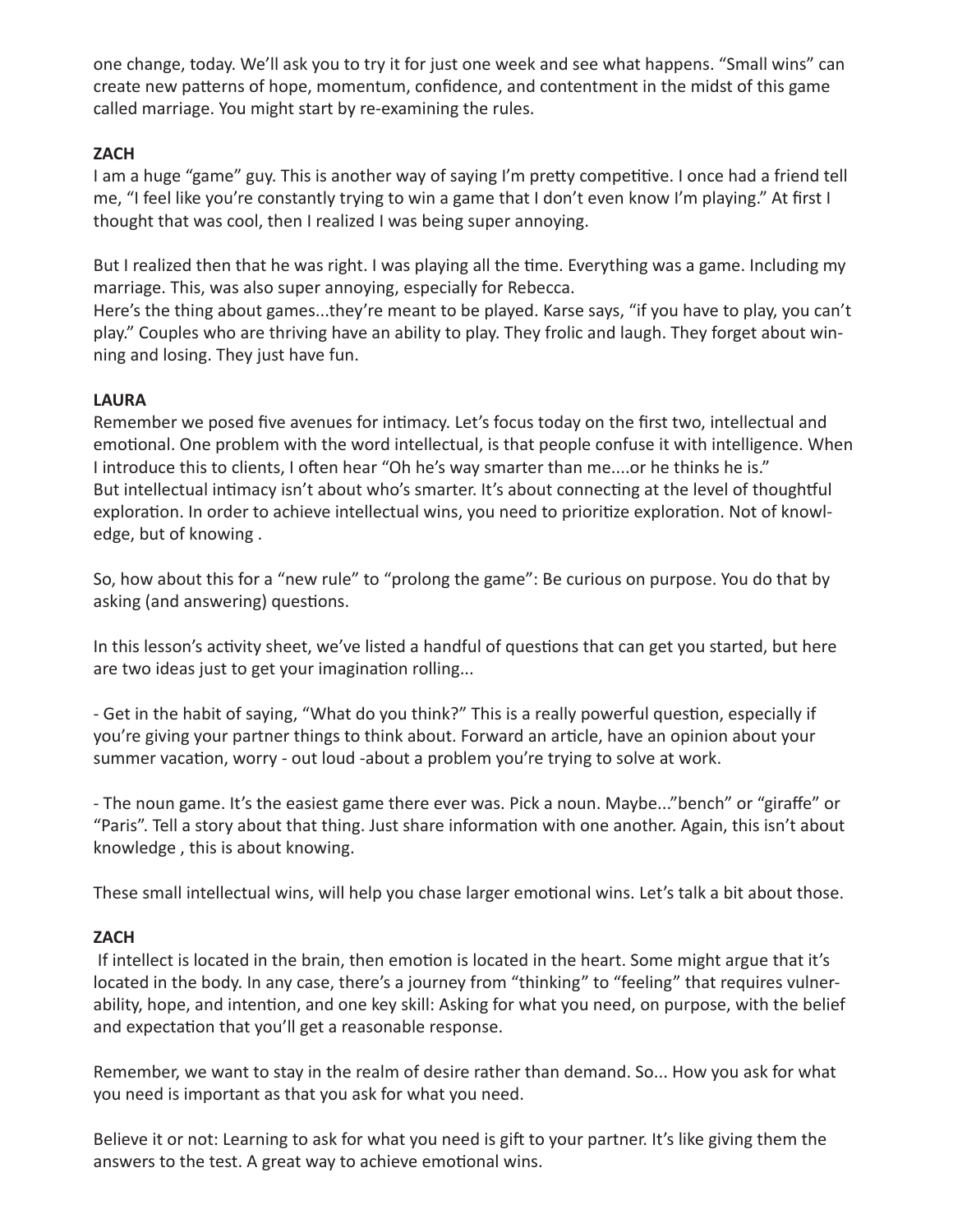Another way to achieve emotional wins is to respond to your partner's needs with clarity and intention. This is the playing field for emotional wins. It is the way to prolong the game. The mutual give and take of questions and answers, desires and responses, vulnerability an intention creates a beautiful cycle that ultimately draws you closer.

This always makes me think of movie Jerry McGuire when Jerry begs Rod to "help me help you".

Emotional wins are about mutual give and take. Attention and intention. This idea of "help me, help you" ... of asking and getting is at the heart of "prolonging the game". But there's still the question of what you do with all these wins once you have them.

#### **LAURA**

The answer seems pretty simple...at least to me. What do you do with any gift that enriches your life. You cherish it.

It's an odd little word, "cherish". Have you ever REALLY thought about what cherish means? It kind of sneaks into the marriage vows from time to time. I think it's important that we pay attention to it. To cherish something is to protect it, nurture it, appreciate it. To fix it when it breaks. The failure to do these things is a failure to cherish. There's no way around it. If I give you something, and you don't take care of it, it dishonors both the gift and the giver. Doesn't matter if it's a family heirloom, a hand painted card, or a compliment.

Your partner and your marriage deserve your appreciation. The wins, the questions, the responses, these are all gifts. BE THANKFUL. There is a big difference between saying "thank you" and being thankful. Practice gratitude in abundance. If nothing else, it'll just feel good. For you both. I promise.

## **ZACH**

One other aspect of cherishing that I think bears emphasis is this: You absolutely must protect your partner and your relationship from external stresses. This is your partner's boss, your cell phone, your kids, your mother, your finances.

Set aside time just for you...168 hours in the week...it's a good start that you've given your time to this course. But how will you continue to protect and nurture your relationship after this?

In order to create a habit in your relationship you need to schedule it and do it over and over and over until it simply becomes thoughtless, second nature. We want to help you build in small wins on a daily basis that become second nature to you and your relationship.

I want you to pull out your cell phone and set an alarm to alert you to a time of day where you can spend four minutes on your relationship. Maybe this time is during a lunch break at work or during your bus commute. Your alarm is set for the same time as a reminder to text or call or otherwise turn toward your partner.

When I give this to clients, I always ask "How long do you think it'll take before you partner notices they're getting a text at the same time every day." Another game I suppose. The power is not just in giving and receiving these affirmations, but it is also changing your brain through searching for the positives to affirm. It will become easier and easier as time goes on to recognize the things you love about your partner. But remember, "small wins create big changes over time."